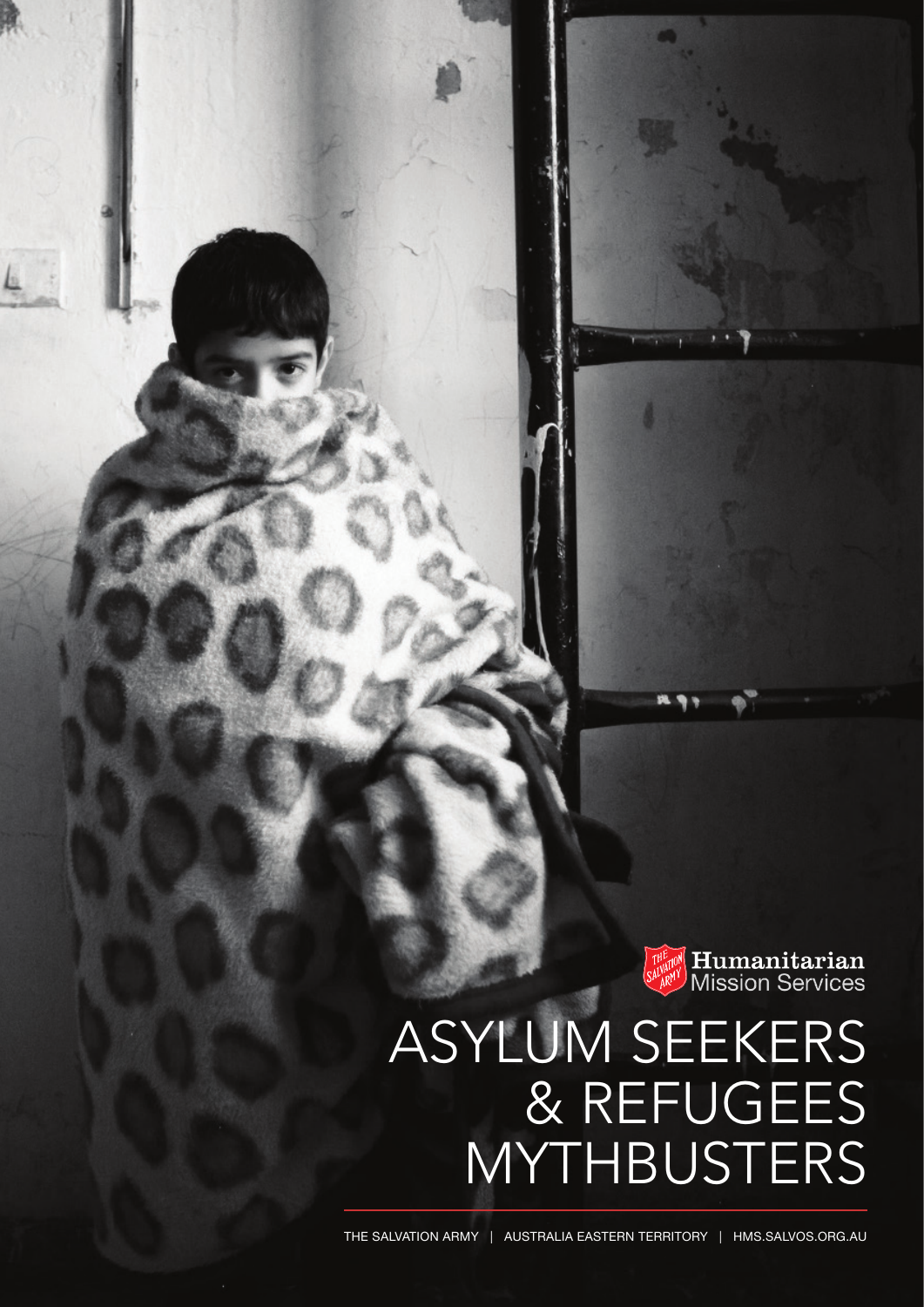# REFUGEES & ASYLUM SEEKERS

### MYTH: BOAT PEOPLE ARE ILLEGAL IMMIGRANTS.

**Fact: People arriving by boat are not illegal immigrants.** As Australia is a signatory to the UN Convention it is not illegal for a person to seek asylum without a visa, regardless of how they arrive.

### MYTH: Boat people jump the queue on people waiting patiently in camps.

**FACT:** Around the world there is no orderly procedure or queue in which people are processed and granted protection status. The process for reviewing asylum claims is determined on a number of factors including: location, date of application and the availability of places.

### MYTH: We need to stop the boats and we will stop the problem!

FACT: There is no such thing as a 'right' channel when fleeing persecution. In order to be recognised as a refugee or asylum seeker, one must be outside their home country. For people fleeing from places like Afghanistan, Iraq and Iran, it is very difficult to obtain refugee protection. **FACT:** More people arrive by air than by boat. In 2011, over 50 percent of asylum seekers arriving in Australia arrived by air. Nearly all people arriving by boat have been found to be refugees, compared to only 44 percent of air arrivals actually being granted refugee protection. People board boats when there is no other option available to them. They have a choice to live in fear, limbo or risk their lives at sea. Many people cannot get visas to fly to Australia so they feel they have little choice left.

**FACT:** For the majority of people coming by boat to Australia, they are fleeing situations of war and persecution. In recent years, over **90 percent of people arriving by boat were found to be in need of protection and granted refugee status.** 

**FACT:** Asylum seekers arriving by boat make up a small fraction of Australia's annual permanent migration intake. In 2011, 11,491 asylum seekers arrived in Australia. Less than half were boat arrivals. 90 percent of these boat arrivals became refugees. The developing world hosts around 80 percent of the world's refugees and displaced peoples.

### MYTH: People should come through the 'right' channels and wait their turn.

**FACT:** Australia hosts just 0.3 percent of the world's refugees. Worldwide every day 23,000 people are displaced from their homes. This is more than the total number of people who sought asylum in Australia in 2012.





Iumanitarian sion Services

# 

# MYTH: People coming to Australia on boats are economic migrants and country shoppers.





# MYTH: We are being swamped by boat people!

BUSTING POPULAR MYTHS SURROUNDING REFUGEES AND ASYLUM SEEKERS - PRESENTED BY THE SALVATION ARMY



**44%** AIR ARRIVALS GRANTED PROTECTION STATUS

# MYTH: All the asylum seekers are coming to Australia. Can't they go elsewhere?

hosted by australia (0.3%)